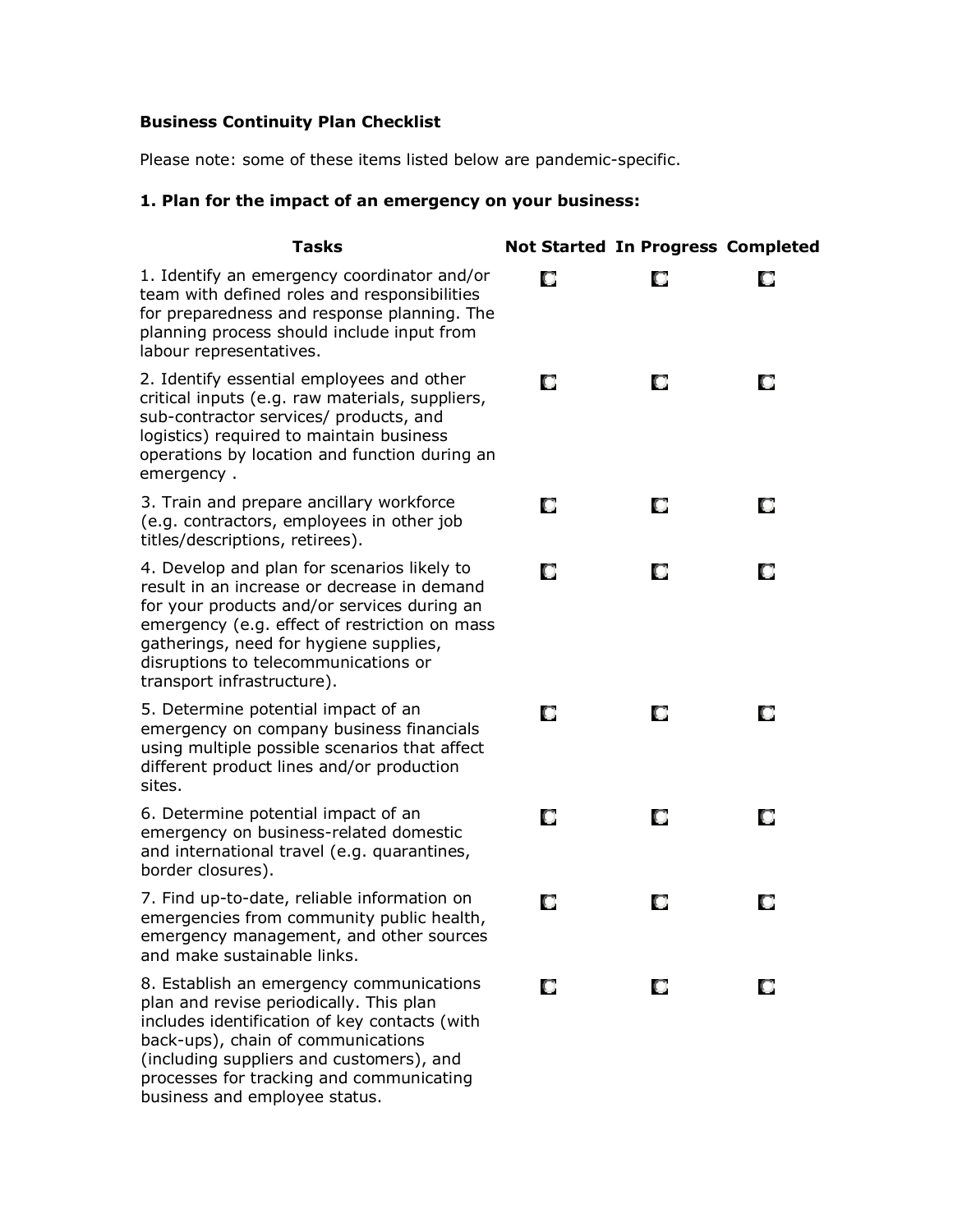| 9. Implement an exercise/drill to test your |  |  |
|---------------------------------------------|--|--|
| plan, and revise periodically.              |  |  |

#### **2. Plan for the impact of an emergency on your employees and customers:**

| <b>Tasks</b>                                                                                                                                                                                                                                                           |   | <b>Not Started In Progress Completed</b> |    |
|------------------------------------------------------------------------------------------------------------------------------------------------------------------------------------------------------------------------------------------------------------------------|---|------------------------------------------|----|
| 1. Forecast and allow for employee<br>absences during an emergency due to<br>factors such as personal illness, family<br>member illness, community containment<br>measures and quarantines, school and/or<br>business closures, and public transportation<br>closures. | O | O                                        | о  |
| 2. In the event of a pandemic, implement<br>guidelines to modify the frequency and type<br>of face-to-face contact (e.g. hand-shaking,<br>seating in meetings, office layout, shared<br>workstations) among employees and<br>between employees and customers.          | О | O                                        | U  |
| 3. Encourage/ track annual employee flu<br>vaccination.                                                                                                                                                                                                                | o | О                                        | О  |
| 4. Evaluate employee access to and<br>availability of healthcare services during an<br>emergency, and improve services as<br>needed.                                                                                                                                   | O | О                                        | O. |
| 5. Evaluate employee access to and<br>availability of mental health and social<br>services during an emergency including<br>corporate, community, and faith-based<br>resources, and improve services as needed.                                                        | О | О                                        | О  |
| 6. Identify employees and key customers<br>with special needs, and incorporate the<br>requirements of such persons into your<br>preparedness plan.                                                                                                                     | O | O                                        | O  |

# **3. Establish policies to be implemented during an emergency:**

| <b>Tasks</b>                                                                                                                                                                                                                                                                                        | <b>Not Started In Progress Completed</b> |  |
|-----------------------------------------------------------------------------------------------------------------------------------------------------------------------------------------------------------------------------------------------------------------------------------------------------|------------------------------------------|--|
| 1. Establish policies for employee<br>compensation and sick-leave absences<br>unique to an emergency (e.g. non-punitive,<br>liberal leave). Include policies applicable to<br>a pandemic, to state when a previously ill<br>person is no longer infectious and can<br>return to work after illness. |                                          |  |
| 2. Establish flexible policies re: worksite<br>(e.g. tele-commuting) and work hours (e.g.                                                                                                                                                                                                           |                                          |  |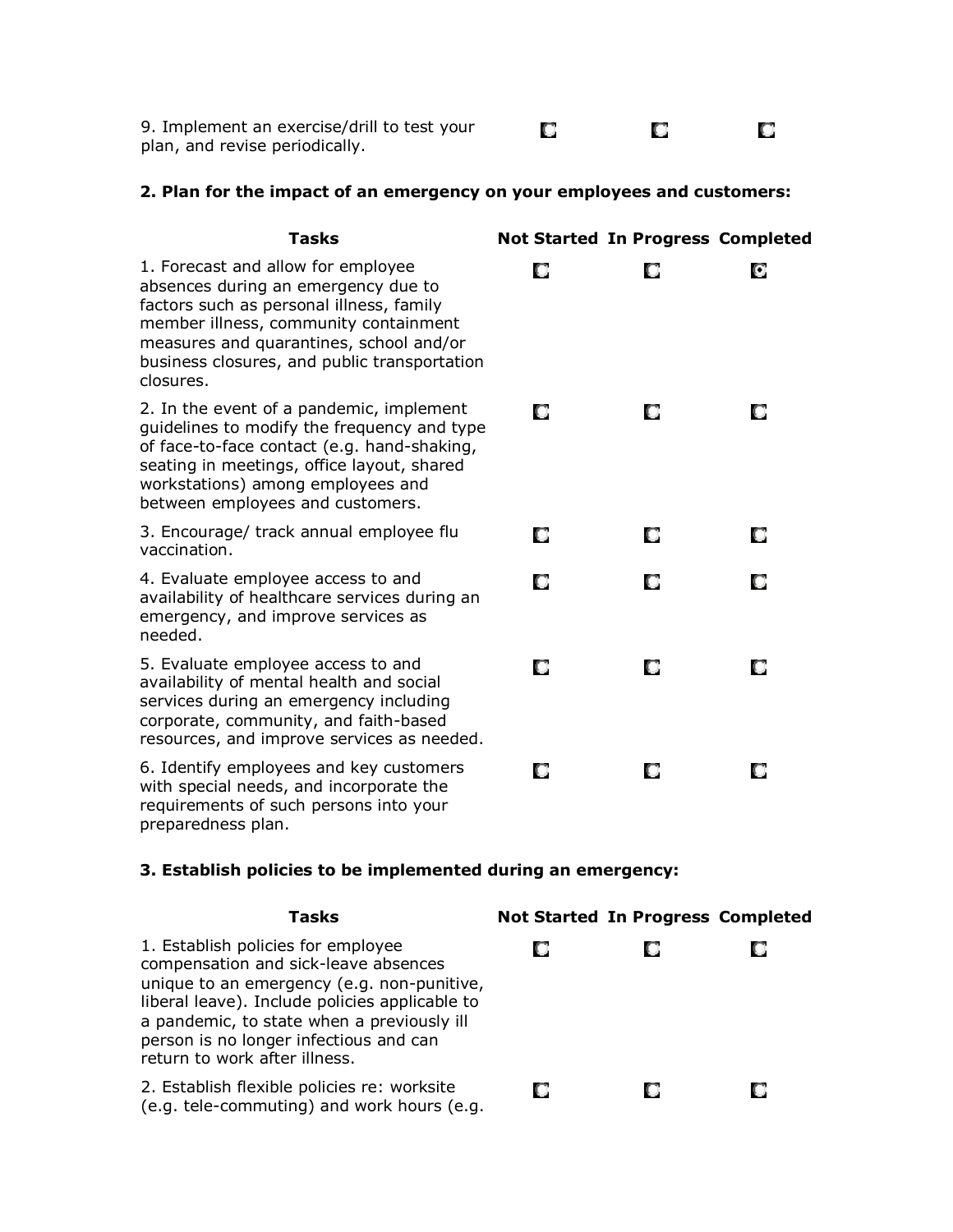staggered shifts).

3. In the case of a pandemic, establish policies to prevent influenza spread at the worksite (e.g. respiratory hygiene/cough etiquette, and prompt exclusion of people with influenza symptoms).

4. In the case of a widespread pandemic, establish policies for employees who have been exposed to pandemic influenza, are suspected to be ill, or become ill at the worksite (e.g. infection control response, immediate mandatory sick leave).

5. Establish policies for restricting travel to affected geographic areas (consider both domestic and international sites), evacuating employees working in or near an affected area when an emergency occurs, and guidance for employees returning from affected areas.

6. Set up authorities, triggers, and procedures for activating and terminating the company's response plan, altering business operations (e.g. shutting down operations in affected areas), and transferring business knowledge to key employees.

| O | O | О |
|---|---|---|
| C | O | О |
| O | O | О |
| O | О | O |

#### **4. Allocate resources to protect your employees and customers during an emergency:**

| <b>Tasks</b>                                                                                                                                                                              | <b>Not Started In Progress Completed</b> |  |
|-------------------------------------------------------------------------------------------------------------------------------------------------------------------------------------------|------------------------------------------|--|
| 1. Provide sufficient and accessible<br>emergency supplies (e.g. safety equipment,<br>hand-hygiene products, tissues and<br>receptacles for their disposal) in all<br>business locations. |                                          |  |
| 2. Enhance communications and<br>information technology infrastructures as<br>needed to support employee telecommuting<br>and remote customer access.                                     |                                          |  |
| 3. Ensure availability of medical<br>consultation and advice for emergency<br>response.                                                                                                   |                                          |  |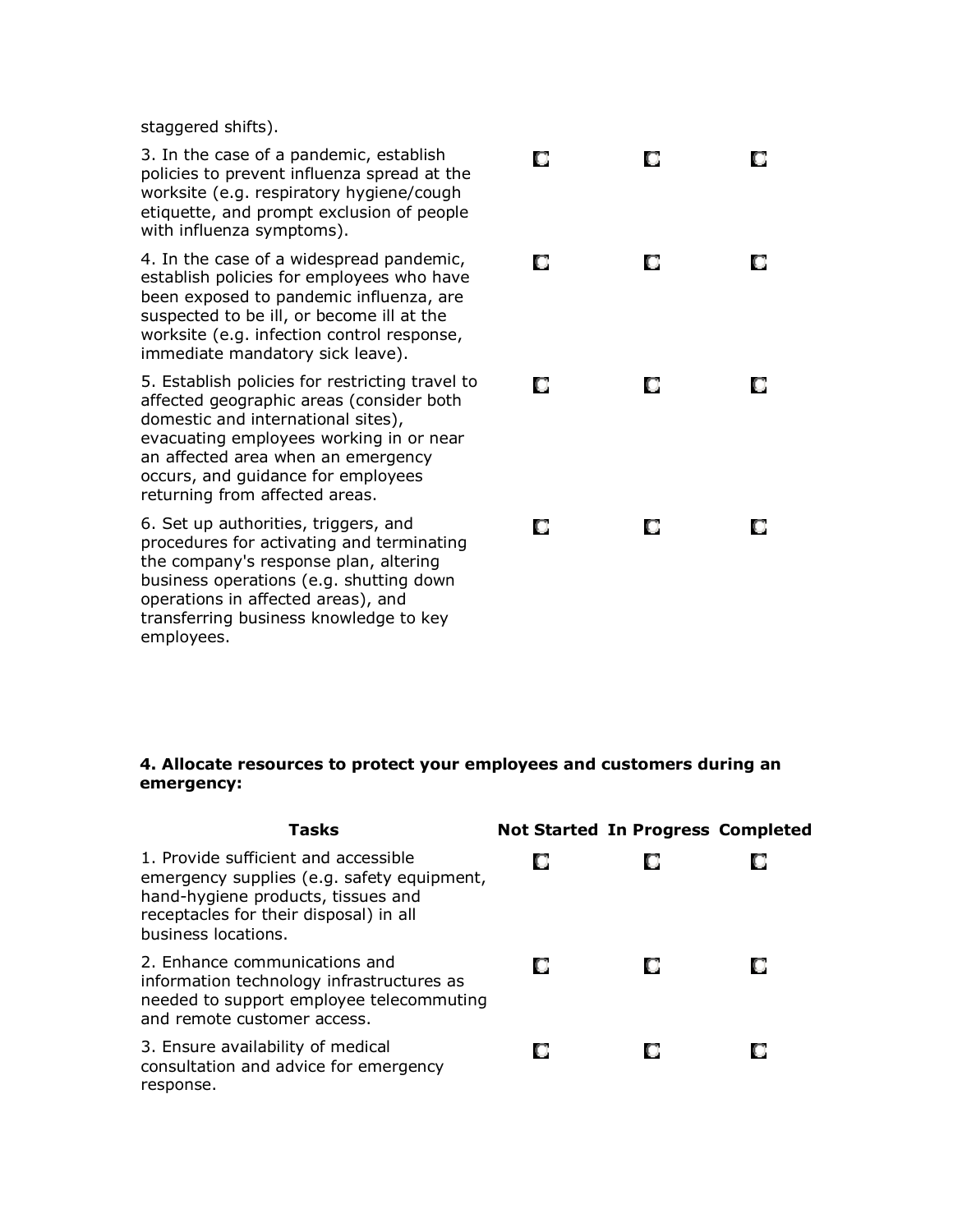### **5. Communicate to and educate your employees:**

| <b>Tasks</b>                                                                                                                                                                                                                                                                                         |   | <b>Not Started In Progress Completed</b> |    |
|------------------------------------------------------------------------------------------------------------------------------------------------------------------------------------------------------------------------------------------------------------------------------------------------------|---|------------------------------------------|----|
| 1. Develop and disseminate programs and<br>materials covering emergency<br>fundamentals (e.g. safety procedures,<br>evacuation, signs and symptoms of<br>influenza, modes of transmission, etc.)                                                                                                     | О | U                                        | О  |
| 2. Anticipate employee fear and anxiety,<br>rumours and misinformation and plan<br>communications accordingly.                                                                                                                                                                                       | O | О                                        | O  |
| 3. Ensure that communications are<br>culturally and linguistically appropriate.                                                                                                                                                                                                                      | O | О                                        | O  |
| 4. Disseminate information to employees<br>about your emergency preparedness and<br>response plan.                                                                                                                                                                                                   | О | О                                        | O  |
| 5. Provide information for the at-home care<br>of ill employees and family members.                                                                                                                                                                                                                  | O | O                                        | O  |
| 6. Develop platforms (e.g. hotlines,<br>dedicated Websites) for communicating<br>emergency status and actions to<br>employees, vendors, suppliers, and<br>customers inside and outside the worksite<br>in a consistent and timely way, including<br>redundancies in the emergency contact<br>system. | О | О                                        | О  |
| 7. Identify community sources for timely<br>and accurate emergency information<br>(domestic and international) and resources<br>for obtaining counter-measures (e.g.<br>specialized safety equipment, vaccines and<br>antivirals).                                                                   | n | O                                        | U. |

# **6. Coordinate with external organizations and help your community:**

| Tasks                                                                                                                                                                                                          | <b>Not Started In Progress Completed</b> |  |
|----------------------------------------------------------------------------------------------------------------------------------------------------------------------------------------------------------------|------------------------------------------|--|
| 1. Collaborate with insurers, health plans,<br>and major local healthcare facilities to<br>share your emergency plans and<br>understand their capabilities and plans.                                          |                                          |  |
| 2. Collaborate with federal, provincial, and<br>local public health agencies and/or<br>emergency responders to participate in<br>their planning processes, share your<br>emergency plans, and understand their |                                          |  |